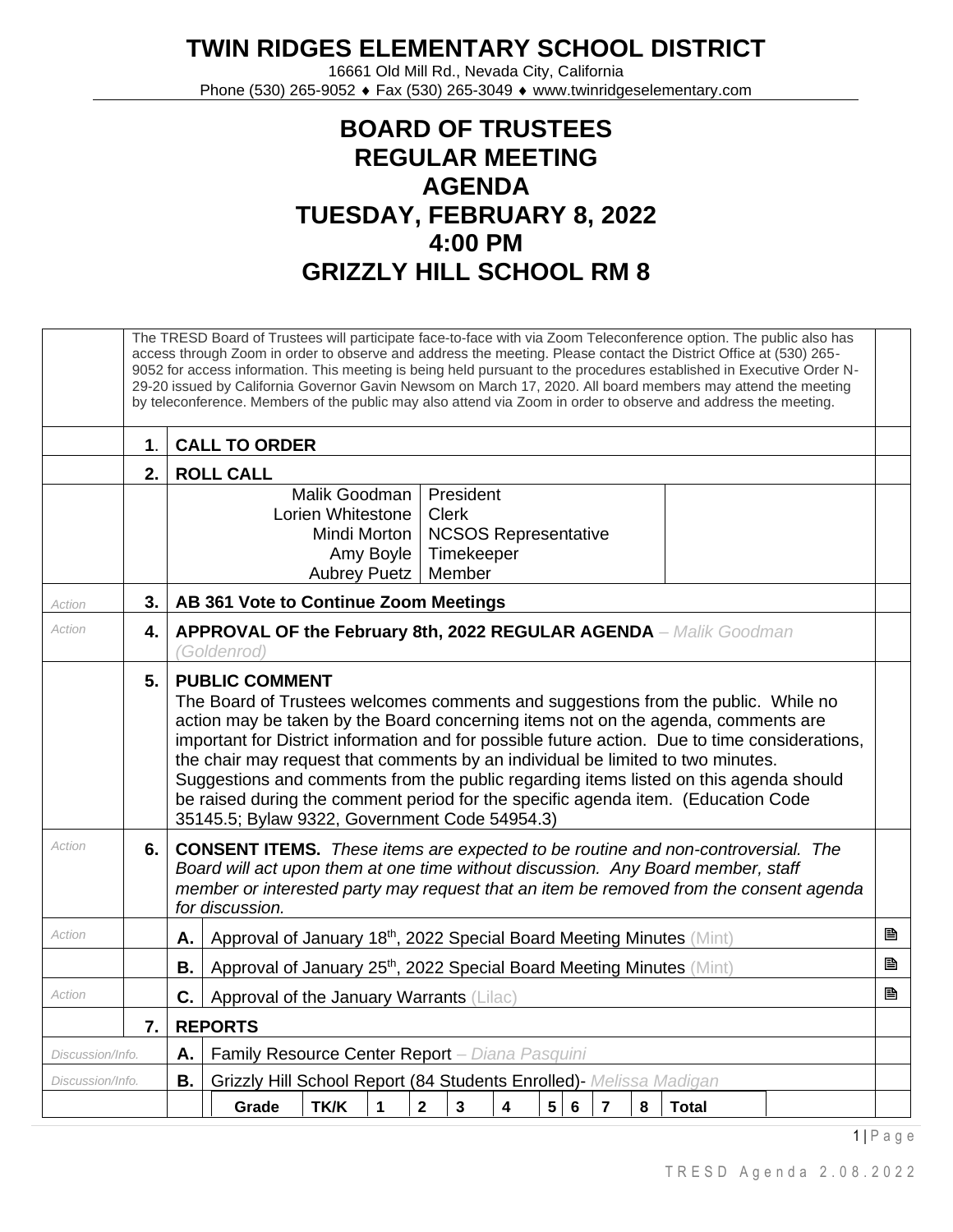|                          |     |    | <b>Students</b>                                                                                                                               | 1/5                                                                                                                                        | 8              | 8 | 10           | 14 |   | 5 <sup>1</sup><br>8 | 15 | 10 | 84 |              |  |  |  |  |  |  |  |  |
|--------------------------|-----|----|-----------------------------------------------------------------------------------------------------------------------------------------------|--------------------------------------------------------------------------------------------------------------------------------------------|----------------|---|--------------|----|---|---------------------|----|----|----|--------------|--|--|--|--|--|--|--|--|
| Discussion/Info.         |     | C. | Washington School Report (6 Students Enrolled) -Adam Pearcy/Melissa Madigan                                                                   |                                                                                                                                            |                |   |              |    |   |                     |    |    |    |              |  |  |  |  |  |  |  |  |
|                          |     |    |                                                                                                                                               | Grade                                                                                                                                      | Κ              | 1 | $\mathbf{2}$ | 3  | 4 | 5                   | 6  | 7  | 8  | <b>Total</b> |  |  |  |  |  |  |  |  |
|                          |     |    |                                                                                                                                               | <b>Students</b>                                                                                                                            | $\overline{2}$ | 1 | 0            | 0  | 0 | 0                   | 2  | 0  | 1  | 6            |  |  |  |  |  |  |  |  |
| Discussion/Info.         |     | D. | Little Acorns Preschool Report (21 Students Enrolled) - Pam Langley/Melissa<br>Madigan                                                        |                                                                                                                                            |                |   |              |    |   |                     |    |    |    |              |  |  |  |  |  |  |  |  |
| Discussion/Info.         |     | Е. | Facilities Management Report- Ed Acosta                                                                                                       |                                                                                                                                            |                |   |              |    |   |                     |    |    |    |              |  |  |  |  |  |  |  |  |
| Discussion/Info.         |     | F. | <b>Board Report</b> - Malik Goodman                                                                                                           |                                                                                                                                            |                |   |              |    |   |                     |    |    |    |              |  |  |  |  |  |  |  |  |
|                          | 8.  |    | <b>DISCUSSION/ACTION ITEMS</b>                                                                                                                |                                                                                                                                            |                |   |              |    |   |                     |    |    |    |              |  |  |  |  |  |  |  |  |
| Discussion               |     | Α. | 2020-2021 Audit Report Presentation- Valerie Shawl                                                                                            |                                                                                                                                            |                |   |              |    |   |                     |    |    |    |              |  |  |  |  |  |  |  |  |
| Discussion/Action        |     | В. | Twin Ridges Elementary School District Portfolio 4 <sup>th</sup> Quarter 2021- Peter Ketchand                                                 |                                                                                                                                            |                |   |              |    |   |                     |    |    |    |              |  |  |  |  |  |  |  |  |
| Action                   |     | C. | Accept the 2020/2021 Audit Report- Darlene Waddle                                                                                             |                                                                                                                                            |                |   |              |    |   |                     |    |    |    |              |  |  |  |  |  |  |  |  |
| Action                   |     | D. | Approve the School Accountability Report Card (SARC) for Grizzly Hill- Darlene<br>Waddle                                                      |                                                                                                                                            |                |   |              |    |   |                     |    |    |    |              |  |  |  |  |  |  |  |  |
| Action                   |     | Е. | Approve the School Accountability Report Card (SARC) for Washington School-<br>Darlene Waddle                                                 |                                                                                                                                            |                |   |              |    |   |                     |    |    |    |              |  |  |  |  |  |  |  |  |
| Discussion               |     | F. | Supplement to the Annual Update to the 2021-2022 LCAP- Darlene Waddle                                                                         |                                                                                                                                            |                |   |              |    |   |                     |    |    |    |              |  |  |  |  |  |  |  |  |
| Discussion               |     | G. |                                                                                                                                               |                                                                                                                                            |                |   |              |    |   |                     |    |    |    |              |  |  |  |  |  |  |  |  |
| Discussion               |     | Η. |                                                                                                                                               | 2021-2022 LCAP Actions and Services Mid-Year Report- Darlene Waddle<br>2021-2022 Update to the Budget Overview for Parents- Darlene Waddle |                |   |              |    |   |                     |    |    |    |              |  |  |  |  |  |  |  |  |
|                          |     | ı. | Resolution #22-02 Rescinding Committed Fund Balance For Investment Outside the<br><b>County Office-</b> Sunshine Bender/Darlene Waddle (Mint) |                                                                                                                                            |                |   |              |    |   |                     |    |    |    |              |  |  |  |  |  |  |  |  |
| Discussion               |     | J. | Washington School Numbers for Next Year and Thoughts- Amy Boyle                                                                               |                                                                                                                                            |                |   |              |    |   |                     |    |    |    |              |  |  |  |  |  |  |  |  |
|                          |     | Κ. | Washington School Climbing Structure- Amy Boyle                                                                                               |                                                                                                                                            |                |   |              |    |   |                     |    |    |    |              |  |  |  |  |  |  |  |  |
| Discussion               |     | L. | Annual Review Comprehensive Safety Plan- Freya Johnson                                                                                        |                                                                                                                                            |                |   |              |    |   |                     |    |    |    |              |  |  |  |  |  |  |  |  |
| Discussion               |     | Μ. | Staffing Projections Next Year's Revenues and Expenses- Melissa Madigan                                                                       |                                                                                                                                            |                |   |              |    |   |                     |    |    |    |              |  |  |  |  |  |  |  |  |
| <b>Discussion</b>        |     | N. | <b>Student Data Assessment and Review-</b> Melissa Madigan                                                                                    |                                                                                                                                            |                |   |              |    |   |                     |    |    |    |              |  |  |  |  |  |  |  |  |
| <b>Discussion/Action</b> |     | 0. | Field Trips- Malik Goodman/Staff                                                                                                              |                                                                                                                                            |                |   |              |    |   |                     |    |    |    |              |  |  |  |  |  |  |  |  |
| Discussion               |     | Ρ. | <b>LCAP Update-</b> Melissa Madigan                                                                                                           |                                                                                                                                            |                |   |              |    |   |                     |    |    |    |              |  |  |  |  |  |  |  |  |
| Discussion               |     | Q. | <b>CSEA Update- Erin Riley</b>                                                                                                                |                                                                                                                                            |                |   |              |    |   |                     |    |    |    |              |  |  |  |  |  |  |  |  |
| Discussion               |     | R. | <b>TRTA Update- Tiffany Caughey</b>                                                                                                           |                                                                                                                                            |                |   |              |    |   |                     |    |    |    |              |  |  |  |  |  |  |  |  |
|                          | 9.  |    | <b>PUBLIC COMMENT ON CLOSED SESSION ITEMS - Malik Goodman</b>                                                                                 |                                                                                                                                            |                |   |              |    |   |                     |    |    |    |              |  |  |  |  |  |  |  |  |
|                          | 10. |    | <b>CLOSED SESSION</b>                                                                                                                         |                                                                                                                                            |                |   |              |    |   |                     |    |    |    |              |  |  |  |  |  |  |  |  |
| <b>Discussion/Action</b> |     | Α. | Public Employee Discipline/Dismissal/Release (Government Code § 54957(b))                                                                     |                                                                                                                                            |                |   |              |    |   |                     |    |    |    |              |  |  |  |  |  |  |  |  |
| <b>Discussion/Action</b> |     | В. | Conference with Labor Negotiator (Government Code § 54957.6). Employee<br>Organizations: CSEA and TRTA. Agency Negotiator: Melissa Madigan    |                                                                                                                                            |                |   |              |    |   |                     |    |    |    |              |  |  |  |  |  |  |  |  |
|                          | 11. |    | <b>RECESS /RECONVENE - Report Out on Closed Session</b> - Malik Goodman                                                                       |                                                                                                                                            |                |   |              |    |   |                     |    |    |    |              |  |  |  |  |  |  |  |  |
|                          |     | Α. | Reportable Action Taken Regarding Public Employee Discipline/Dismissal/Release                                                                |                                                                                                                                            |                |   |              |    |   |                     |    |    |    |              |  |  |  |  |  |  |  |  |
|                          |     | В. | Conference with Labor Negotiator (Government Code § 54957.6). Employee<br>Organizations: CSEA and TRTA. Agency Negotiator: Melissa Madigan    |                                                                                                                                            |                |   |              |    |   |                     |    |    |    |              |  |  |  |  |  |  |  |  |